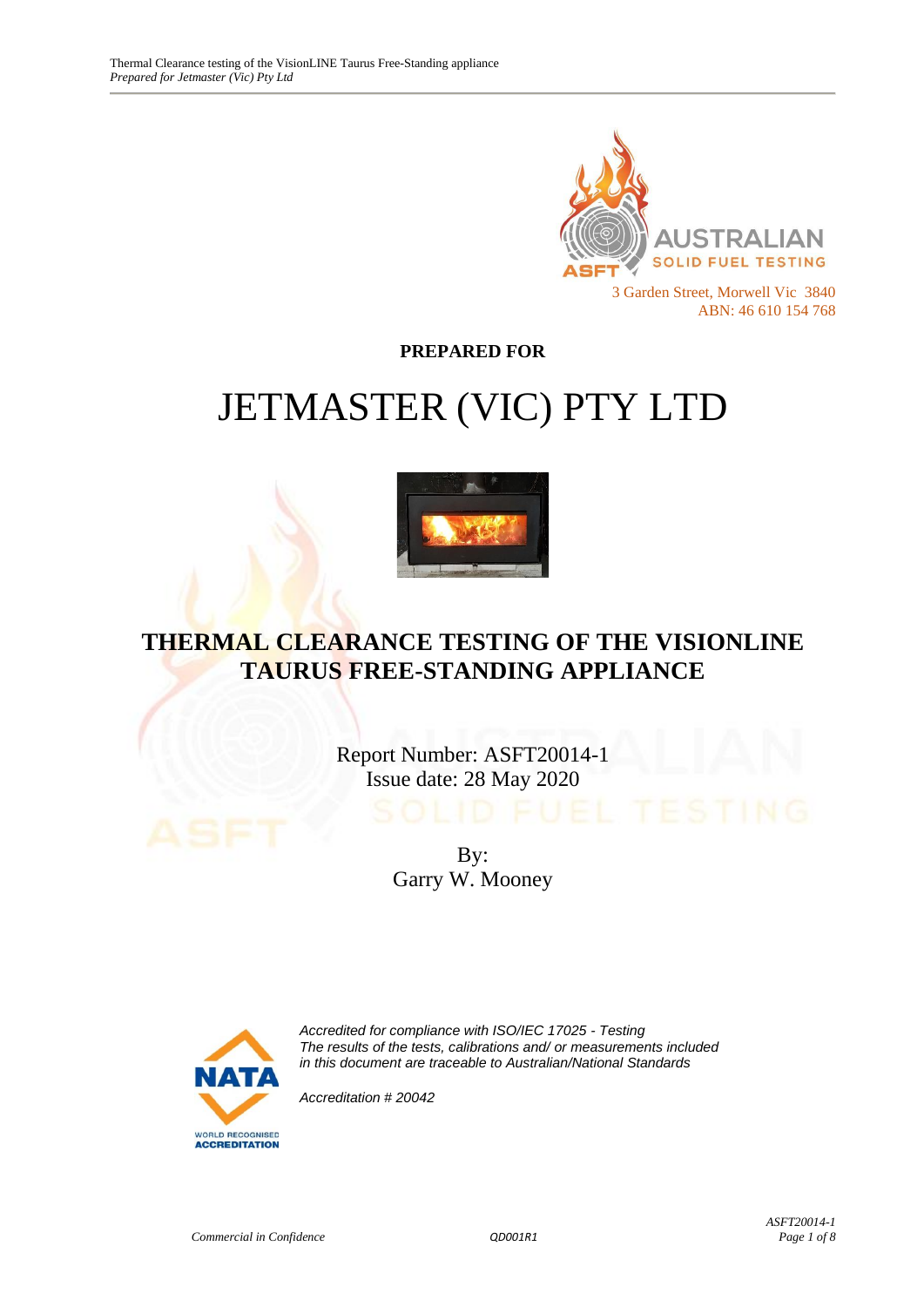#### **Report Distribution**

#### **Jetmaster (Vic) Pty Ltd** 444 Swan Road Richmond Vic 3121

Mr Ashley Stride

ASFT Report Archive

#### **Revision Details**

| <b>Revision</b> | Date       | Comments                                                                    |
|-----------------|------------|-----------------------------------------------------------------------------|
|                 | 20/02/2020 | Preliminary report – awaiting payment and engineering drawings of appliance |
|                 | 28/05/2020 | Issue of NATA endorsed test report                                          |

#### **Disclaimer**

This Report is intended only for the use of the individual or entity named above (Intended Recipient). ASFT is not liable to the Intended Recipient in respect of any loss, damage, cost or expense suffered as a result of reliance on the information contained in this Report or any actions taken or not taken on the basis of this Report. In particular, results presented in this Report relate exclusively to the samples selected by the Intended Recipient and no responsibility is taken for the representativeness of these samples.

This report shall not be reproduced except in full, without written approval of ASFT.

QD-001R1 Copyright © 2020 ASFT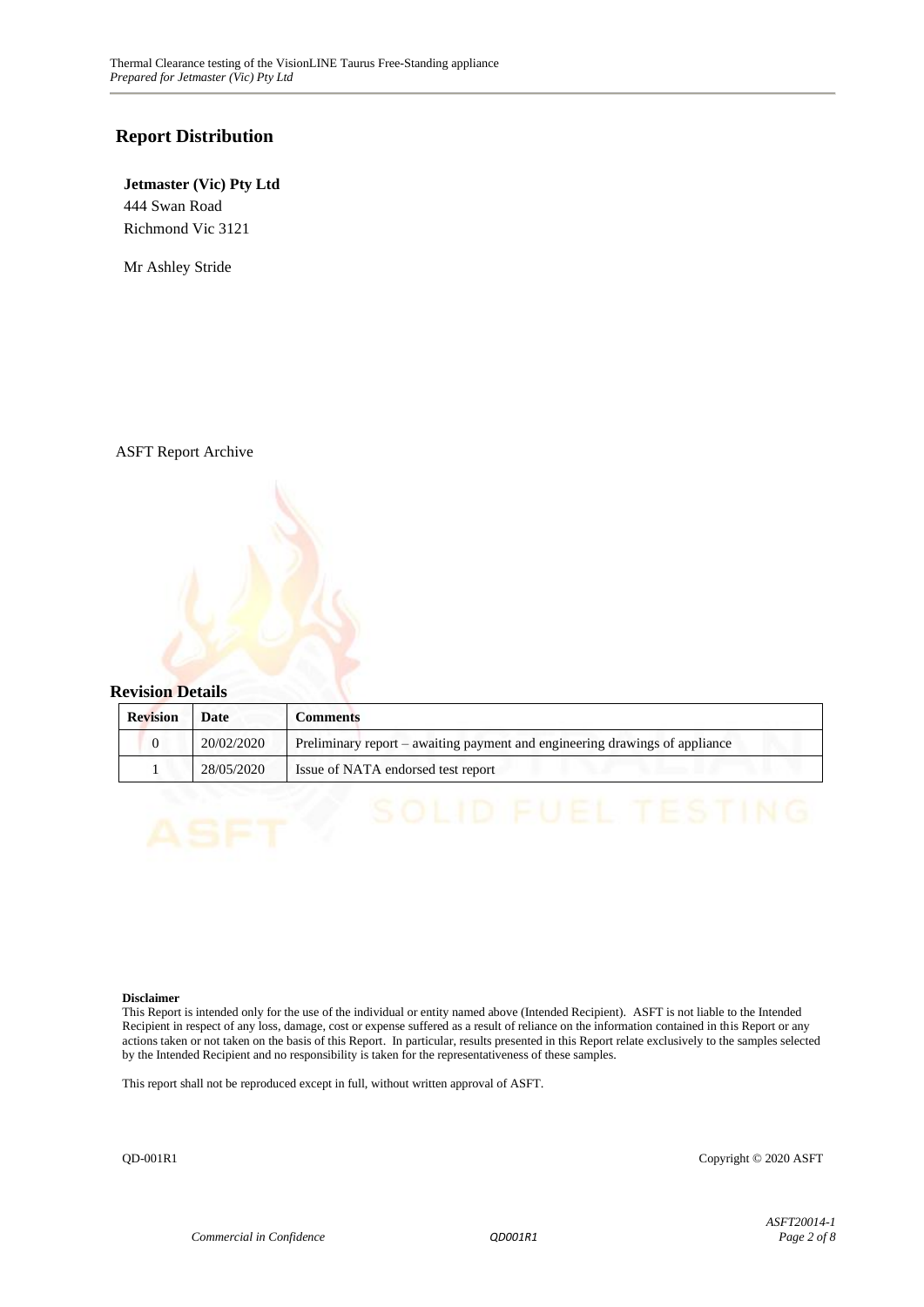## **THERMAL CLEARANCE TESTING OF THE VISIONLINE TAURUS FREE-STANDING APPLIANCE**

#### **Report**

The VisionLINE Taurus Free-Standing appliance installed with a Wildcat 6" triple flue kit with 8" solid casing was tested in one position in a manner conforming to joint Australian/New Zealand Standard 2918:2018, Appendix B.

A minimum 440mm deep x 1040mm wide x 100mm thick floor protector (Hebel Block) must be used under the appliance, 1230mm wide x 600mm deep x 42mm thick floor protector (compressed board) must be used in front of the appliance base when installing the appliance (see joint AS/NZS 2918:2018 3.3.2). The floor protector should extend 600mm in front of the appliance door and be placed centrally in the 1230mm width. The Thermal resistivity of the floor protector is 0.26m².K/W for 150mm thick Hebel blocks and 0.08m².K/W for 6mm thick compressed cement sheets.

The VisionLINE Taurus Free-Standing solid fuel appliance installed with a Wildcat 6" triple flue kit with 8" solid casing conforms to the requirements of the joint AS/NZS 2918:2018 Standard, Appendix B.

The appliance and flue system were tested at the following clearances:

450mm<sup>\*</sup> Combustible walls 475mm 1040mm 600mm 1230mm

Position A – Parallel position

\*When installed with optional rear heat shield behind the appliance, the rear wall clearance is 200mm from a combustible wall to the rear heath shield.

|               | $1.1 \leq \text{uiv } 1$<br>$C_{\rm 1}$ change $D_{\rm 1}$ and $D_{\rm 1}$ |              |                                      |
|---------------|----------------------------------------------------------------------------|--------------|--------------------------------------|
| <b>Signed</b> |                                                                            | Approved     |                                      |
| <b>Name</b>   | Garry W. Mooney                                                            | <b>Name</b>  | <b>Steve Marland</b>                 |
|               | <b>Technical Officer</b>                                                   |              | Managing Director - Australian Solid |
| <b>Title</b>  |                                                                            | <b>Title</b> | <b>Fuel Testing</b>                  |
| Date          | 28/05/2020                                                                 | Date         | 28/05/2020                           |

#### Figure 1 – Clearance Diagram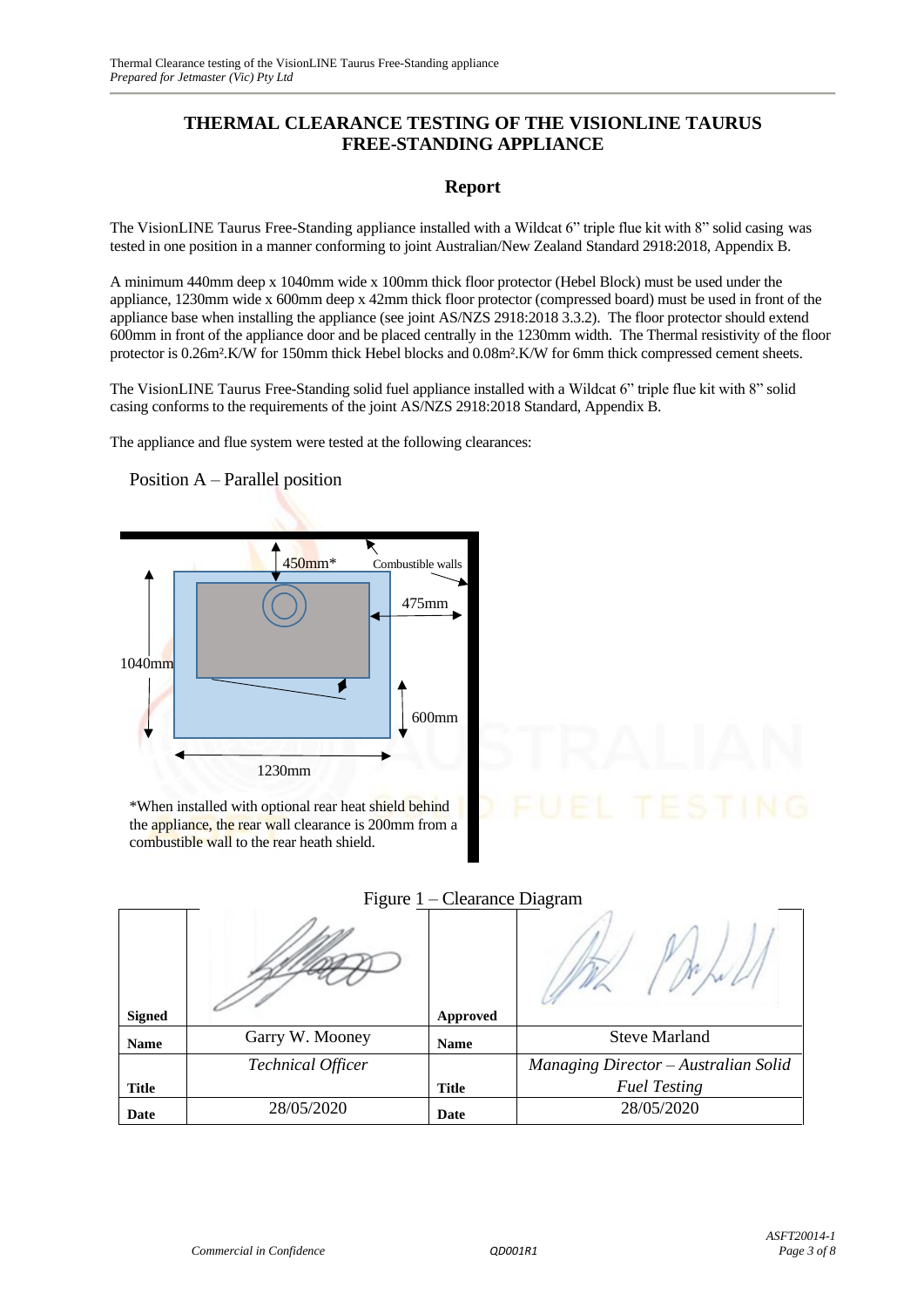## **1. INTRODUCTION**

Thermal Clearance testing of the VisionLINE Taurus appliance and flue system took place on 19 February 2020 at the Australian Solid Fuel Testing Laboratory located at 3 Garden Street, Morwell, Victoria. The testing was performed by Mr G.W. Mooney and Mr S. Marland.

## **2. PROCEDURE**

Testing was conducted as per Appendix B of AS/NZS2918;2018, Hot sites were located with the aid of an infra-red thermometer. Thermocouple tips were stapled onto the test surfaces, with black tape over the first 100 mm to facilitate consistent and accurate recording of temperatures. Thermocouple positions are shown in the table below:

| <b>Thermocouple</b> | Position                             | <b>Thermocouple</b> | Position                                 |
|---------------------|--------------------------------------|---------------------|------------------------------------------|
| No.                 |                                      | No.                 |                                          |
|                     | Floor - 1300mm in front of centre    | 16                  | $Floor - 150$ mm RHS of centre           |
| $\overline{c}$      | $Floor - 1200$ mm in front of centre | 17                  | $Floor - 300$ mm RHS of centre           |
| 3                   | Floor - 1050mm in front of centre    | 18                  | $Floor - 450$ mm RHS of centre           |
| 4                   | $Floor - 900$ mm in front of centre  | 19                  | Ceiling Ring - Inner front               |
| 5                   | $Floor-750$ mm in front of centre    | 20                  | Ceiling $Ring - 25mm$ in front           |
| 6                   | $Floor - 600$ mm in front of centre  | 21                  | Ceiling Ring - Inner side                |
| 7                   | $Floor - 450$ mm in front of centre  | 22                  | Ceiling $Ring - 25mm$ to side            |
| 8                   | $Floor - 300$ mm in front of centre  | 23                  | Rear wall – 867mm from corner, 1237mm    |
|                     |                                      |                     | above the floor                          |
| 9                   | $Floor - 150$ mm in front of centre  | 24                  | Rear wall $-875$ mm from corner, 490mm   |
|                     |                                      |                     | above the floor                          |
| 10                  | $Floor - Centre$ of flue             | 25                  | Rear wall $-1013$ mm from corner, 834mm  |
|                     |                                      |                     | above the floor                          |
| 11                  | $Floor - 150$ mm behind centre       | 26                  | RHS wall, 1070mm from corner, 484mm      |
|                     |                                      |                     | above the floor                          |
| 12                  | $Floor - 300$ mm behind centre       | 27                  | RHS wall, 506mm from corner, 623mm above |
|                     |                                      |                     | the floor                                |
| 13                  | $Floor - 450$ mm LHS of centre       | 28                  | RHS wall, 381mm from corner, 812mm above |
|                     |                                      |                     | the floor                                |
| 14                  | Floor – 300mm LHS of centre          | 29                  | Rear wall – 997mm from corner, 907mm     |
|                     |                                      |                     | above the floor                          |
| 15                  | $Floor - 150$ mm LHS of centre       | 30                  | Ambient temperature                      |

Position A – Parallel Position

## TABLE 1

## **3. TEST FUEL**

Testing was conducted with Pinus Radiata as the test fuel which had a moisture content of 12.0% moisture. Each firewood piece was 300mm x 80mm x 40mm.

## **4. FLUE SYSTEM**

The flue system used during testing was a Wildcat 6" triple flue kit with 8" solid casing was supplied by Wildcat Industries Pty Ltd. This flue system has not been tested to joint AS/NZS 2918:2018, Appendix F. The flue height was  $4.6 \pm 0.1$ m from the floor protector. Appendix 1 shows details of the flue system.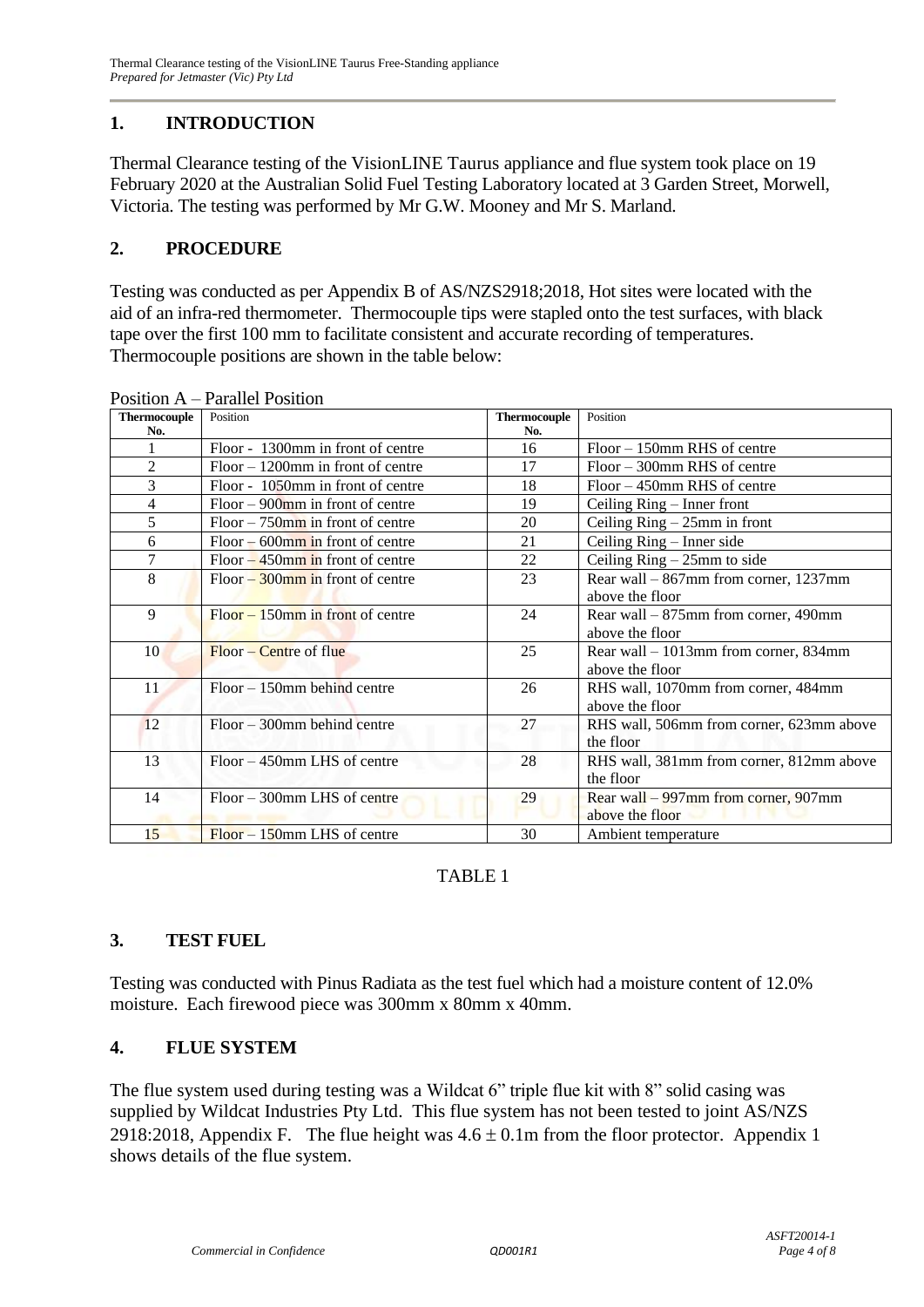## **5. RESULTS**

#### **5.1 High Fire Test**

The appliance was fired in accordance with Section B9.1 of AS/NZS2918;2018. The level of fuel was maintained between 50-75% of the full volume level of the fuel chamber during the High Fire test.

The average fuel load for initiating the High Fire tests was 9.6kg with an average refuelling rate of 1.3kg/10 minutes.

During High Fire testing it was found that the highest surface temperatures occurred when the primary air control of the appliance was fully open.

## **5.2 Flash Fire Test**

Immediately after the High Fire test was completed, sufficient embers were removed to bring the fire bed to a level of 15-25% of the fuel chamber volume. The appliance was then fired in accordance with Section B9.2 of AS/NZS2918;2018.

The average fuel load for initiating the Flash Fire tests was 7.2kg.

The highest temperature rises were achieved by leaving the main door resting against the door catch with the primary air fully open.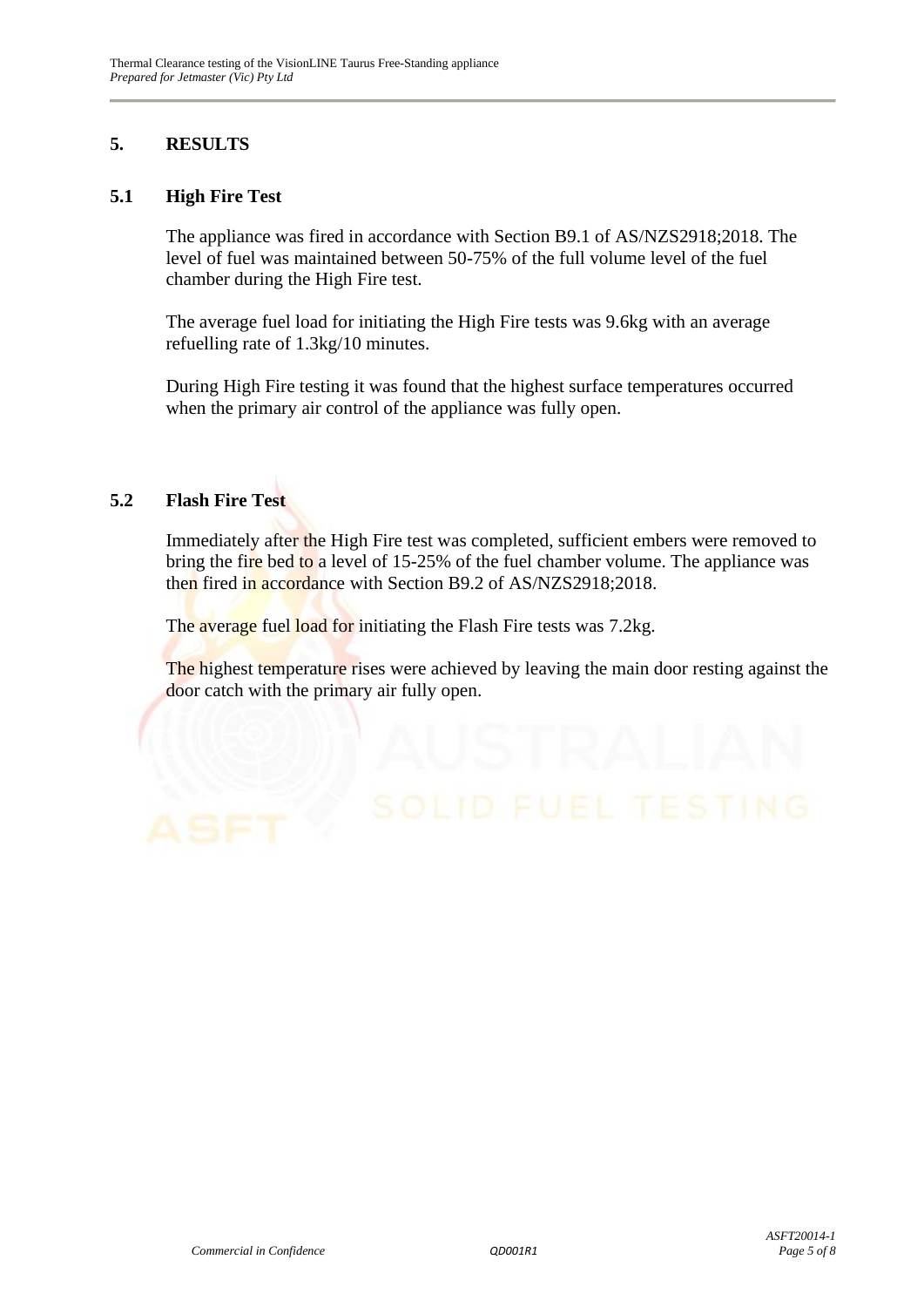## **5.3 Ambient and Test Surface Temperatures**

The Tables below show the Ambient temperatures and test surfaces temperatures during testing of the appliance and flue combination:

#### *Ambient Temperature RangeC*

| <b>Position</b> | <b>High Fire</b> | <b>Flash Fire</b> |  |  |
|-----------------|------------------|-------------------|--|--|
|                 | $14.5 - 21.9$    | 18.7 – 22.1       |  |  |

#### *Maximum Surface Temperature Rise above Ambient - Position A*

| <b>Position</b> | <b>Thermocouple</b><br><b>Number</b> | <b>High Fire</b><br>Test $(^{\circ}C)$ | <b>Thermocouple</b><br><b>Number</b> | <b>Flash Fire</b><br>Test $(^{\circ}C)$ |
|-----------------|--------------------------------------|----------------------------------------|--------------------------------------|-----------------------------------------|
| Floor           |                                      | 62.4                                   |                                      | 61.3                                    |
| Ceiling         | 19                                   | 38.7                                   | 19                                   | 37.6                                    |
| Rear Wall       | 29                                   | 63.0                                   | 29                                   | 62.2                                    |
| Side Wall       | 26                                   | 61.2                                   | 26                                   | 61.7                                    |

#### **5.4 Uncertainty of Measurement Statement**

- 5.5.1 The uncertainty of distance measurement for determining clearance distances was not greater than  $\pm$  3mm.
- 5.5.2 The uncertainty of temperature measurement during the entire test period was a maximum of  $\pm 2$ °C at a 95% confidence level.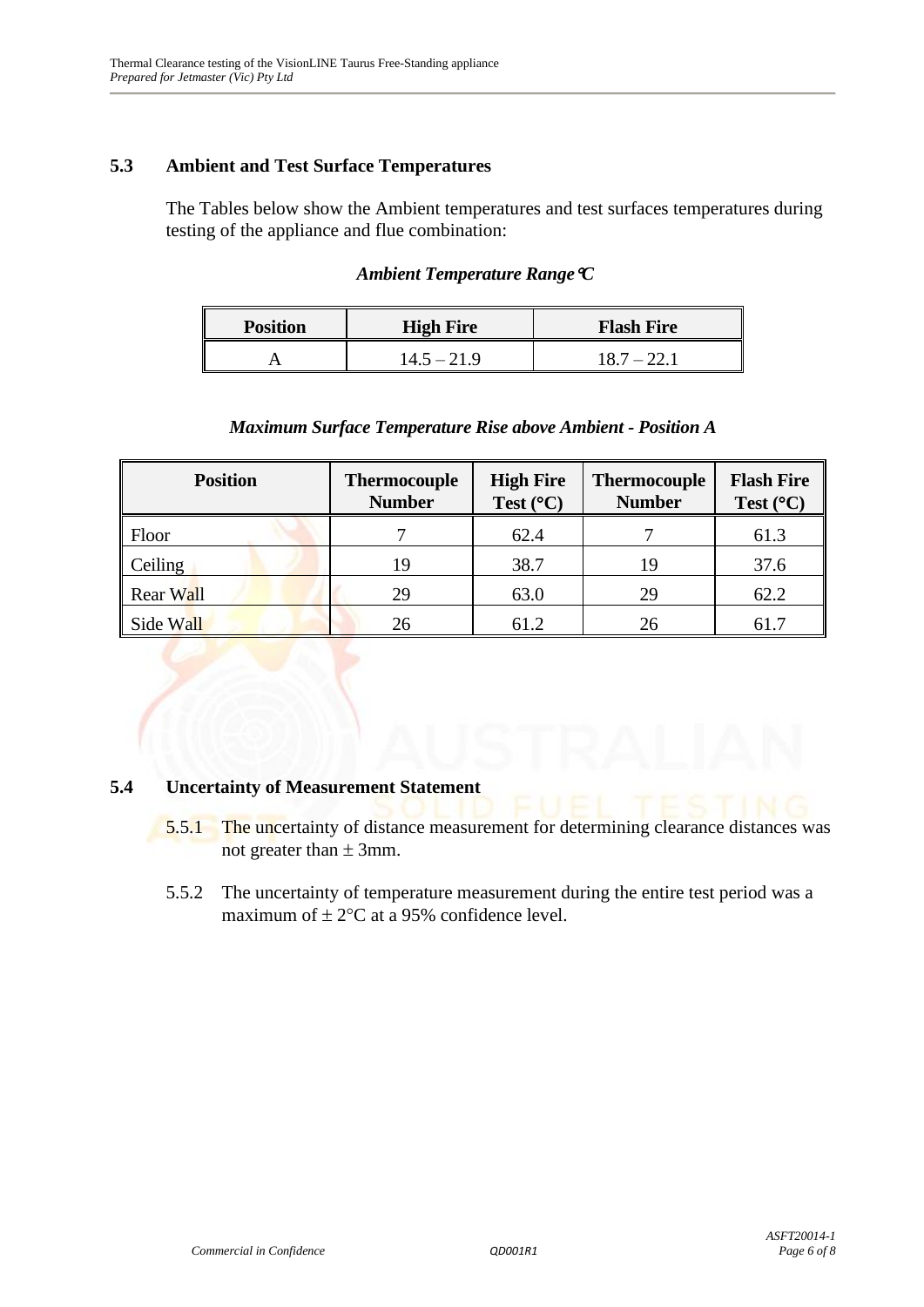## **6. APPLIANCE CONSTRUCTION DETAILS**

The test results reported directly relate to the appliance/flue system tested. The details of the appliance given in this section include features which may affect safety clearances. Any change in the design/construction of this appliance or flue may invalidate this report. Below are the constructions details of the appliance:

| Appliance Model Name: VisionLINE Taurus                                                                                                                                                                                                 | Serial No: H01343        |  |  |  |
|-----------------------------------------------------------------------------------------------------------------------------------------------------------------------------------------------------------------------------------------|--------------------------|--|--|--|
| Manufacturer: Jetmaster                                                                                                                                                                                                                 |                          |  |  |  |
| Overall Depth: 440mm<br>Overall Height: 560mm                                                                                                                                                                                           | Overall Width: 1040mm    |  |  |  |
| Top Plate Depth: 440mm<br>Top Plate Width: 1040mm                                                                                                                                                                                       | Top Plate Thickness: 6mm |  |  |  |
| Width: 721-913mm<br>Usable Firebox Height: 290-322mm                                                                                                                                                                                    | Depth: 244mm             |  |  |  |
| Usable Firebox Volume: 80.53 Litres                                                                                                                                                                                                     |                          |  |  |  |
| Firebox Material Type/Seam Fully Welded: Fully welded 5mm steel                                                                                                                                                                         |                          |  |  |  |
| Firebrick Type: 20-25mm Ceramic                                                                                                                                                                                                         |                          |  |  |  |
| Main Door Opening Height: 285mm                                                                                                                                                                                                         | Width: 830mm             |  |  |  |
| Door Height: 520mm<br>Width: 1000mm                                                                                                                                                                                                     | Depth: 35mm              |  |  |  |
| Door glass Height: 280mm<br>Width: 800mm                                                                                                                                                                                                |                          |  |  |  |
| Primary Air Location: Inside firebox: Rear 28×6mm holes at 25mm from base of firebox (these were<br>blocked during testing) Front base of firebox 6 slots 54×4mm plus air wash (40 x 4mm dia holes added<br>to rear of airwash chamber) |                          |  |  |  |
| Dimension of Primary Air: 2 triangle slots at 60 x 12-22mm + 2 rectangle slots @ 60 x 9mm                                                                                                                                               |                          |  |  |  |
| Area of Primary (mm <sup>2</sup> ): 3264mm <sup>2</sup>                                                                                                                                                                                 |                          |  |  |  |
| Secondary/Tertiary Air Location: Rear of firebox below baffle                                                                                                                                                                           |                          |  |  |  |
| Dimension of Secondary/Tertiary Air: 89 holes @ 4.0mm diameter fed by 2 slots with 5600mm <sup>2</sup> in total                                                                                                                         |                          |  |  |  |
| Area of Secondary/Tertiary Air (mm <sup>2</sup> ): 1118.6mm <sup>2</sup>                                                                                                                                                                |                          |  |  |  |
| Baffle Plate size: 680-895×268×30mm in two pieces                                                                                                                                                                                       |                          |  |  |  |
| Flue Dimensions: 152mm                                                                                                                                                                                                                  |                          |  |  |  |
| <b>OD:</b> 146mm<br><b>ID:</b> 139mm<br><b>Spigot Dimensions:</b>                                                                                                                                                                       |                          |  |  |  |
| Spigot to Rear of Appliance: 123mm                                                                                                                                                                                                      |                          |  |  |  |
| Rear Internal to External Heat Shield: 16mm                                                                                                                                                                                             |                          |  |  |  |
| Side Internal to External Heat Shield: 15-145mm                                                                                                                                                                                         |                          |  |  |  |
| Heat Shield Material Type: Rear 1.5mm, Side 6mm steel                                                                                                                                                                                   |                          |  |  |  |
| Optional Rear Heat Shield: 1047×560×1.2mm, 60mm from rear of appliance                                                                                                                                                                  |                          |  |  |  |
| Water Heater Fitted: N/A                                                                                                                                                                                                                |                          |  |  |  |
| Fan Location/Speeds: N/A                                                                                                                                                                                                                |                          |  |  |  |
| Catalytic Combustor fitted: N/A                                                                                                                                                                                                         |                          |  |  |  |
| Grate: N/A                                                                                                                                                                                                                              |                          |  |  |  |
| NOTE: Accuracy of measurement is $\pm 5\%$ of the measured value                                                                                                                                                                        |                          |  |  |  |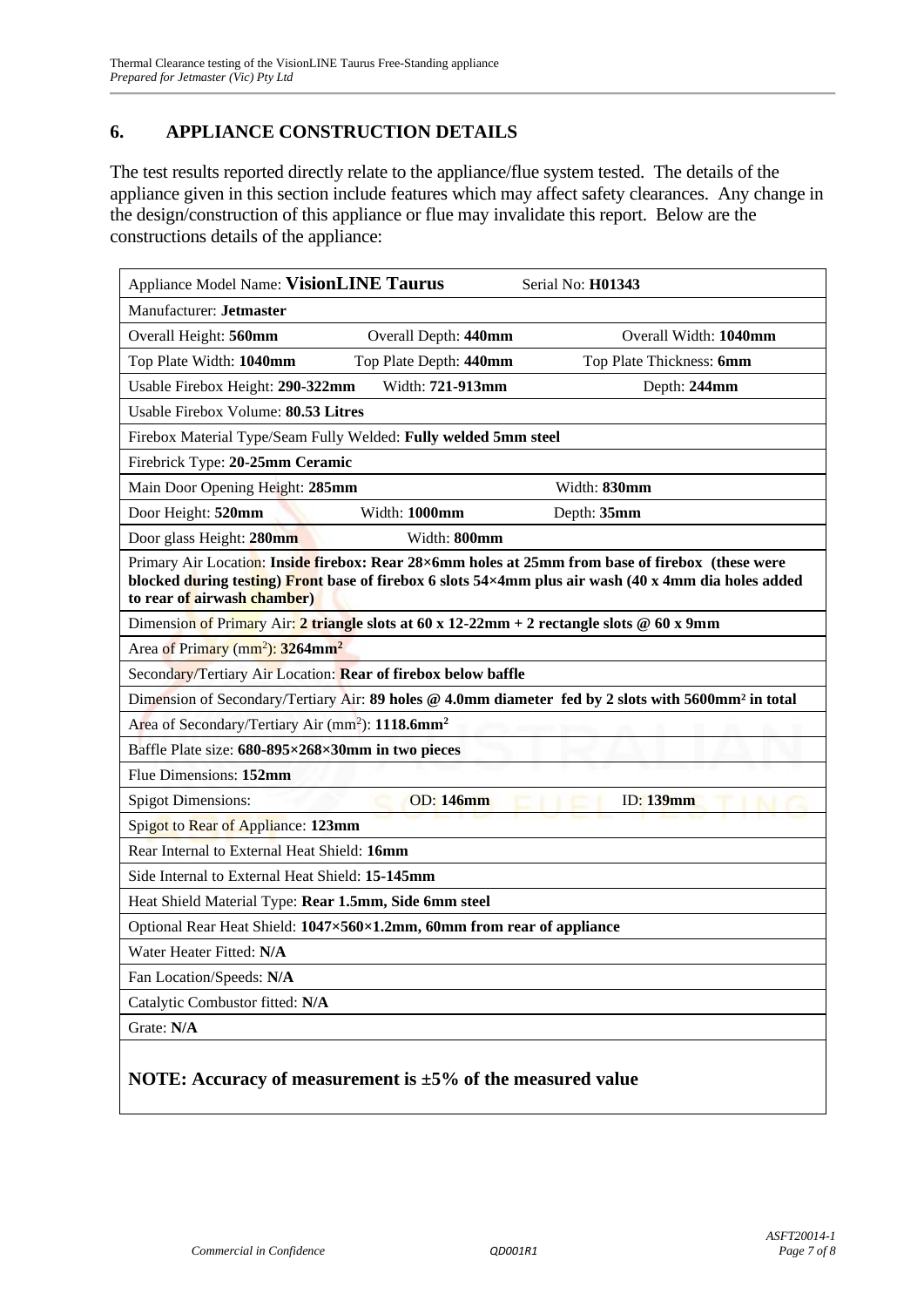## **7. CONCLUSION**

The VisionLINE Taurus Free-Standing appliance installed with a Wildcat 6" triple flue kit with 8" solid casing, conforms to the requirements of Australian/New Zealand Standard 2918:2018, with respect to floor, ceiling, side wall and rear wall surface temperatures, when tested in the test positions shown in Figure 1 of this report in accordance with Appendix B of AS/NZS2918;2018.